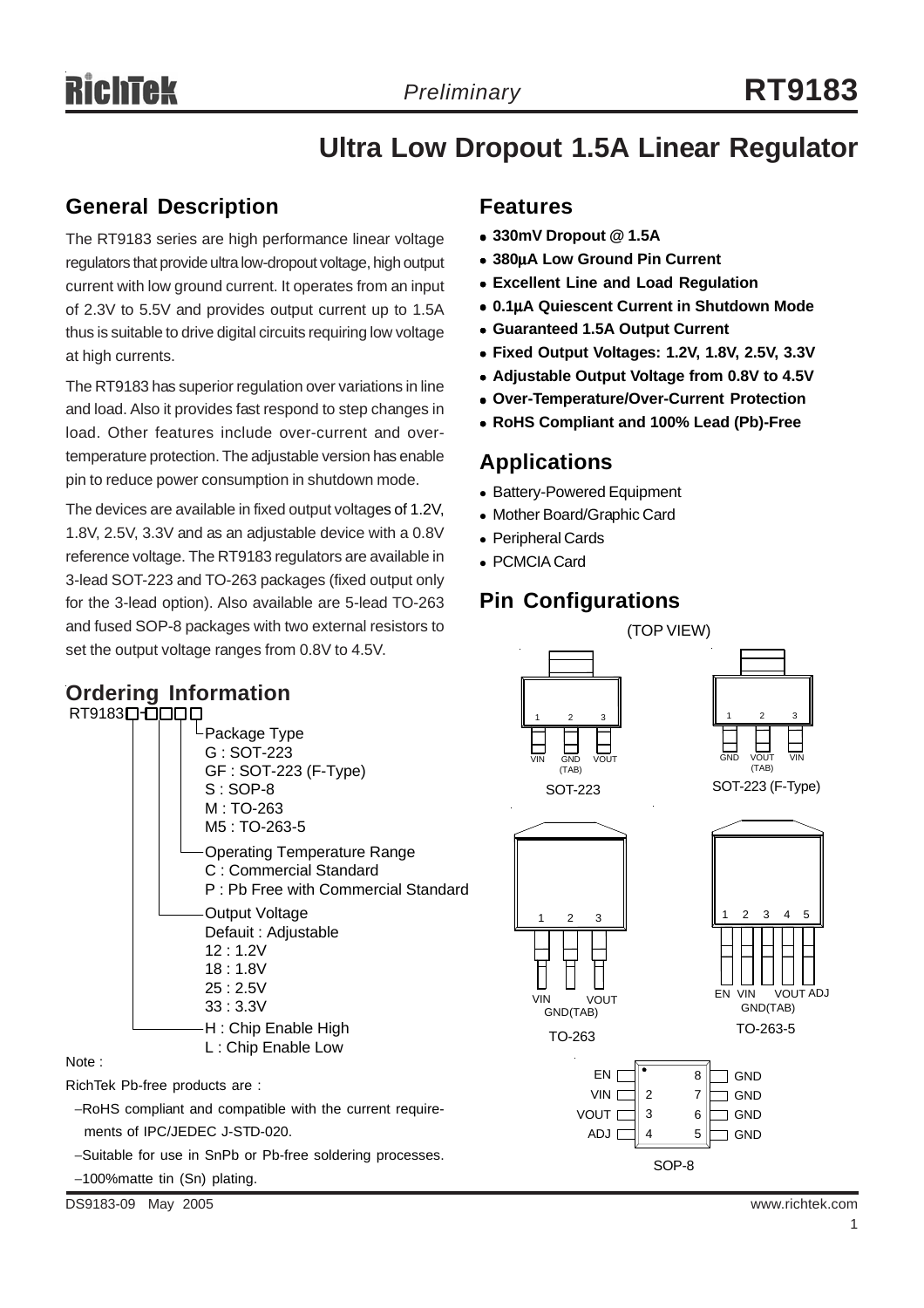## **Typical Application Circuit**







 $\text{VOUT} = 0.8 \times (1 + \frac{\text{R1}}{\text{R2}}) \text{Volts}$ 

Figure 2. Adjustable Operation

**Note: The value of R2 should be less than 80k to maintain regulation.**



Figure 3. Fixed Operation with SOP-8 and TO-263-5 packages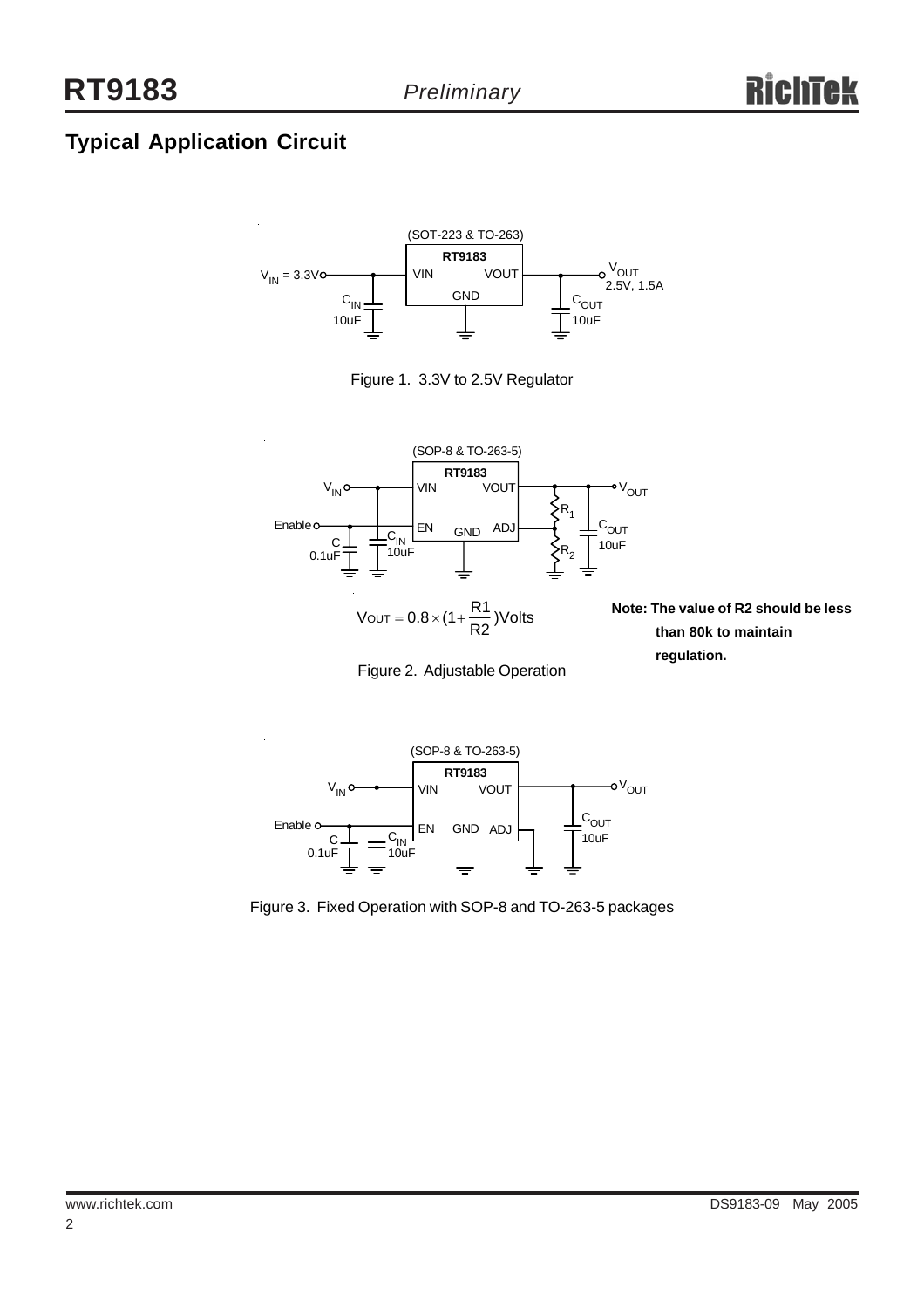## **Functional Pin Description**

| <b>Pin Name</b> | <b>Pin Function</b>                                                                                                                                                                                                          |  |  |  |
|-----------------|------------------------------------------------------------------------------------------------------------------------------------------------------------------------------------------------------------------------------|--|--|--|
| EN              | Chip Enable Control Input.<br>Note that the device will be in the unstable state if the pin is not connected.                                                                                                                |  |  |  |
| <b>VIN</b>      | Supply Input                                                                                                                                                                                                                 |  |  |  |
| <b>GND</b>      | Common Ground                                                                                                                                                                                                                |  |  |  |
| <b>VOUT</b>     | <b>Regulator Output</b>                                                                                                                                                                                                      |  |  |  |
| ADJ             | The output voltage is set by the internal feedback resistors when this pin<br>grounded. If external feedback resistors are applied, the output voltage will be:<br>$V_{\text{OUT}} = 0.8 \times (1 + \frac{R_1}{R_2})$ Volts |  |  |  |

## **Function Block Diagram**

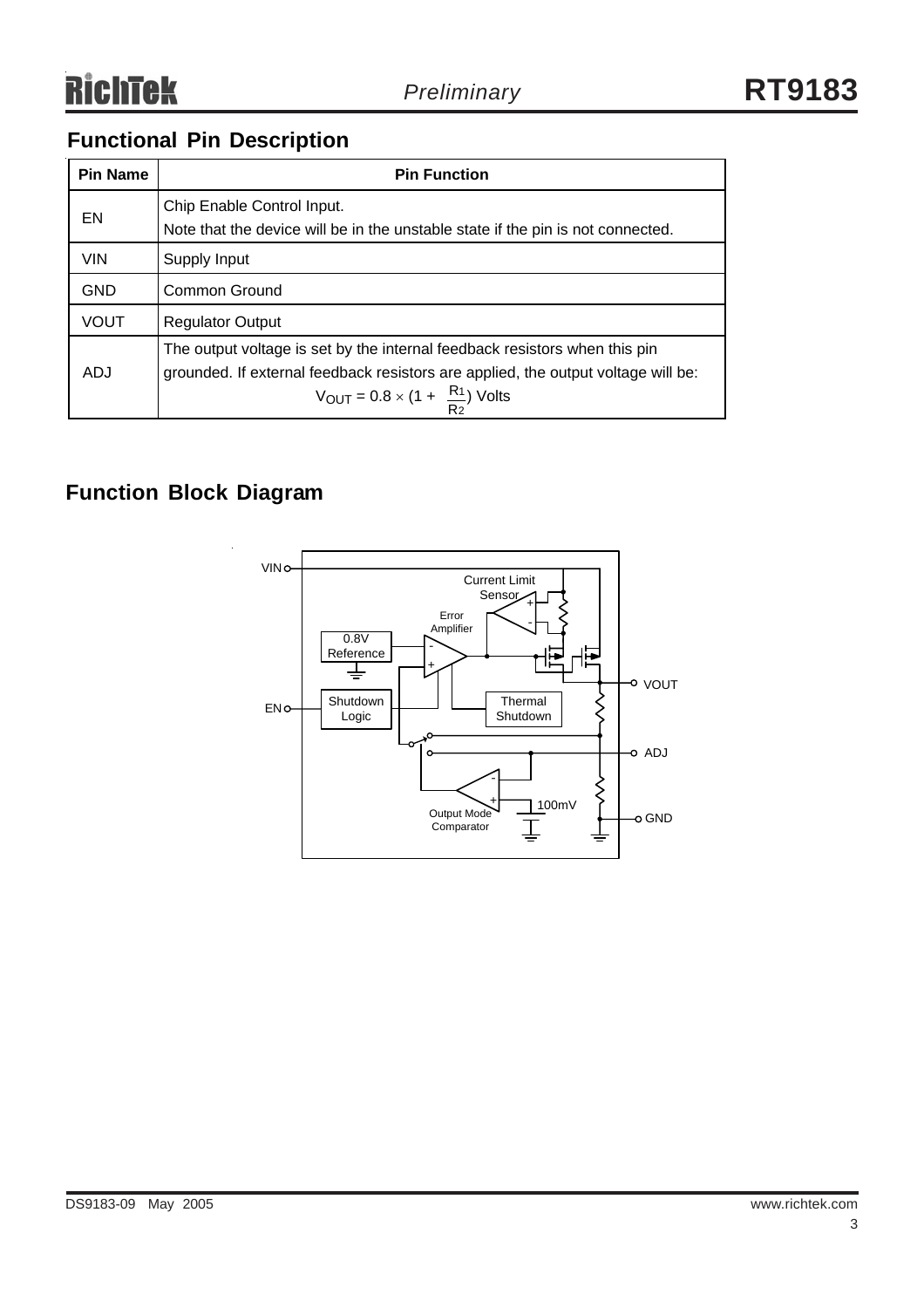

## **Absolute Maximum Ratings** (Note 1)

| • Package Thermal Resistance          |  |
|---------------------------------------|--|
|                                       |  |
|                                       |  |
|                                       |  |
|                                       |  |
|                                       |  |
|                                       |  |
|                                       |  |
|                                       |  |
| • Power Dissipation, $P_D@T_A = 25°C$ |  |
|                                       |  |
|                                       |  |
|                                       |  |
|                                       |  |
|                                       |  |
|                                       |  |
|                                       |  |
| • ESD Susceptibility (Note 2)         |  |
|                                       |  |
|                                       |  |
|                                       |  |

## **Recommended Operating Conditions** (Note 3)

## **Electrical Characteristics**

( $V_{IN}$  =  $V_{OUT}$  + 0.7V,  $C_{IN}$  =  $C_{OUT}$  = 10 $\mu$ F (Ceramic),  $T_A$  = 25°C unless otherwise specified)

| <b>Parameter</b>                                         | Symbol               | <b>Test Conditions</b>                                             | Min                      | <b>Typ</b> | <b>Max</b> | <b>Units</b> |
|----------------------------------------------------------|----------------------|--------------------------------------------------------------------|--------------------------|------------|------------|--------------|
| <b>Output Voltage Accuracy</b><br>(Fixed Output Voltage) | $\Delta V_{\rm OUT}$ | $IOUT = 10mA$                                                      | $-2$                     | $\Omega$   | $+2$       | %            |
| Output Voltage Range (Adjustable)                        | VOUT_ADJ             |                                                                    | 0.8                      | $- -$      | 4.5        | V            |
| <b>Quiescent Current</b><br>(Note 6)                     | lQ                   | $I_{OUT} = 0mA$ , Enable                                           | $\overline{\phantom{a}}$ | 380        | 500        | μA           |
| <b>Standby Current</b><br>(Note 7)                       | <b>I</b> STBY        | $V_{IN} = 5.5V$ , Shutdown                                         | --                       | 0.1        | 1          | μA           |
| <b>Current Limit</b>                                     | <sup>I</sup> LIM     |                                                                    | 2                        | 3.2        | 3.9        | A            |
|                                                          |                      | $IOUT = 0.5A$                                                      | --                       | 110        | 300        |              |
| Dropout Voltage<br>(Note 4)                              | V <sub>DROP</sub>    | $I_{OUT} = 1.0A$                                                   | --                       | 220        | 400        | mV           |
|                                                          |                      | $I_{\text{OUT}} = 1.5A$                                            | --                       | 330        | 500        |              |
| Line Regulation                                          | $\Delta V$ LINE      | $V_{\text{OUT}} + 0.7V < V_{\text{IN}} < 5.5V$<br>$I_{OUT} = 10mA$ | $- -$                    | 0.035      | 0.18       | %/V          |

*To be continued*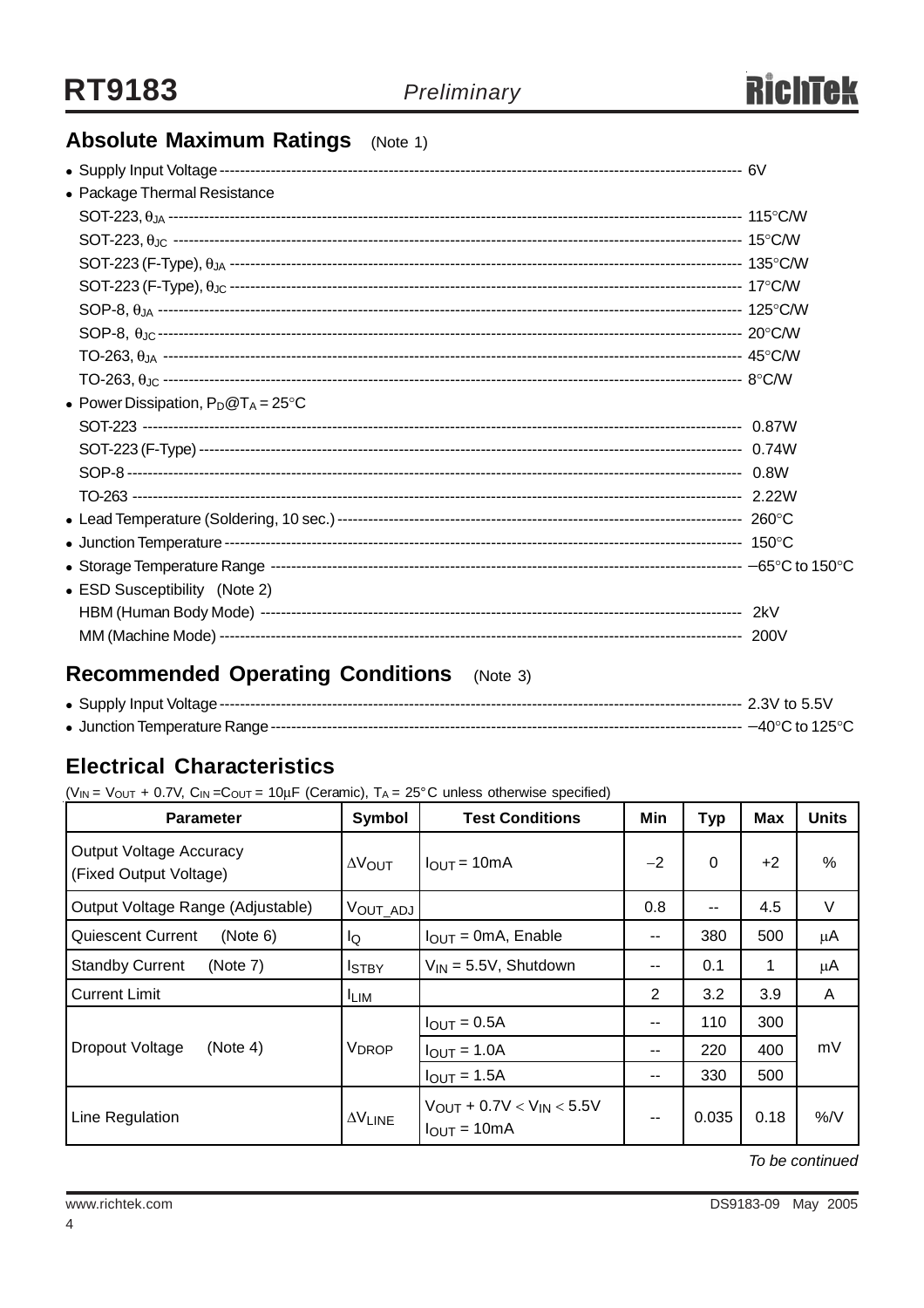| <b>Parameter</b>                                      |                    | Symbol                     | <b>Test Conditions</b>        | Min   | Typ | Max   | <b>Units</b>    |
|-------------------------------------------------------|--------------------|----------------------------|-------------------------------|-------|-----|-------|-----------------|
| Load Regulation<br>(Note 5)<br>(Fixed Output Voltage) |                    | $\Delta V$ LOAD            | 1mA < I <sub>OUT</sub> < 1.5A | $-$   | 22  | 45    | mV              |
| <b>Thermal Shutdown Temperature</b>                   |                    | $\mathsf{T}_{\mathsf{SD}}$ |                               | --    | 170 | --    | $^{\circ}C$     |
| <b>Thermal Shutdown Hysteresis</b>                    |                    | $\Delta$ T <sub>SD</sub>   |                               | $- -$ | 30  | --    | $\rm ^{\circ}C$ |
| <b>EN Threshold</b>                                   | Logic-Low Voltage  | VIL                        | $V_{IN} = 5.5V$               | $- -$ | --  | 0.6   | $\vee$          |
|                                                       | Logic-High Voltage | Vıн                        | $V_{IN} = 5.5V$               | 1.8   | --  | --    |                 |
| <b>Enable Pin Current</b>                             |                    | <b>IEN</b>                 | $V_{IN} = 5.5V$ , Enable      | --    | 0.1 | 1     | μA              |
| <b>ADJ</b>                                            |                    |                            |                               |       |     |       |                 |
| Reference Voltage Tolerance                           |                    | VREF                       |                               | 0.784 | 0.8 | 0.816 | $\vee$          |
| <b>Adjust Pin Current</b>                             |                    | <b>LADJ</b>                | $V_{ADJ} = V_{REF}$           | $- -$ | 10  | 100   | nA              |
| <b>Adjust Pin Threshold</b>                           |                    | V <sub>TH(ADJ)</sub>       |                               | 0.05  | 0.1 | 0.2   | $\vee$          |

**Note 1.** Stresses listed as the above "Absolute Maximum Ratings" may cause permanent damage to the device. These are for stress ratings. Functional operation of the device at these or any other conditions beyond those indicated in the operational sections of the specifications is not implied. Exposure to absolute maximum rating conditions for extended periods may remain possibility to affect device reliability.

- **Note 2.** Devices are ESD sensitive. Handling precaution recommended.
- **Note 3.** The device is not guaranteed to function outside its operating conditions.
- Note 4. The dropout voltage is defined as V<sub>IN</sub> -V<sub>OUT</sub>, which is measured when V<sub>OUT</sub> is V<sub>OUT(NORMAL)</sub> 100mV.
- **Note 5.** Regulation is measured at constant junction temperature by using a 20ms current pulse. Devices are tested for load regulation in the load range from 10mA to 1.5A.
- **Note 6.** Quiescent, or ground current, is the difference between input and output currents. It is defined by  $I_Q = I_{IN} I_{OUT}$ under no load condition ( $I_{\text{OUT}}$  = 0mA). The total current drawn from the supply is the sum of the load current plus the ground pin current.
- **Note 7.** Standby current is the input current drawn by a regulator when the output voltage is disabled by a shutdown signal ( $V_{\overline{EN}}$  >1.8V). It is measured with  $V_{IN}$  = 5.5V.
- **Note 8.**  $\theta_{JA}$  is measured in natural convection (still air) at  $T_A = 25^{\circ}C$  with the component mounted on a low effective thermal conductivity test board of JEDEC 51-3 thermal measurement standard. And the cooper area of PCB layout is 4mm x 2.5mm on SOT-223, 14mm x 14mm on TO-263 for thermal measurement.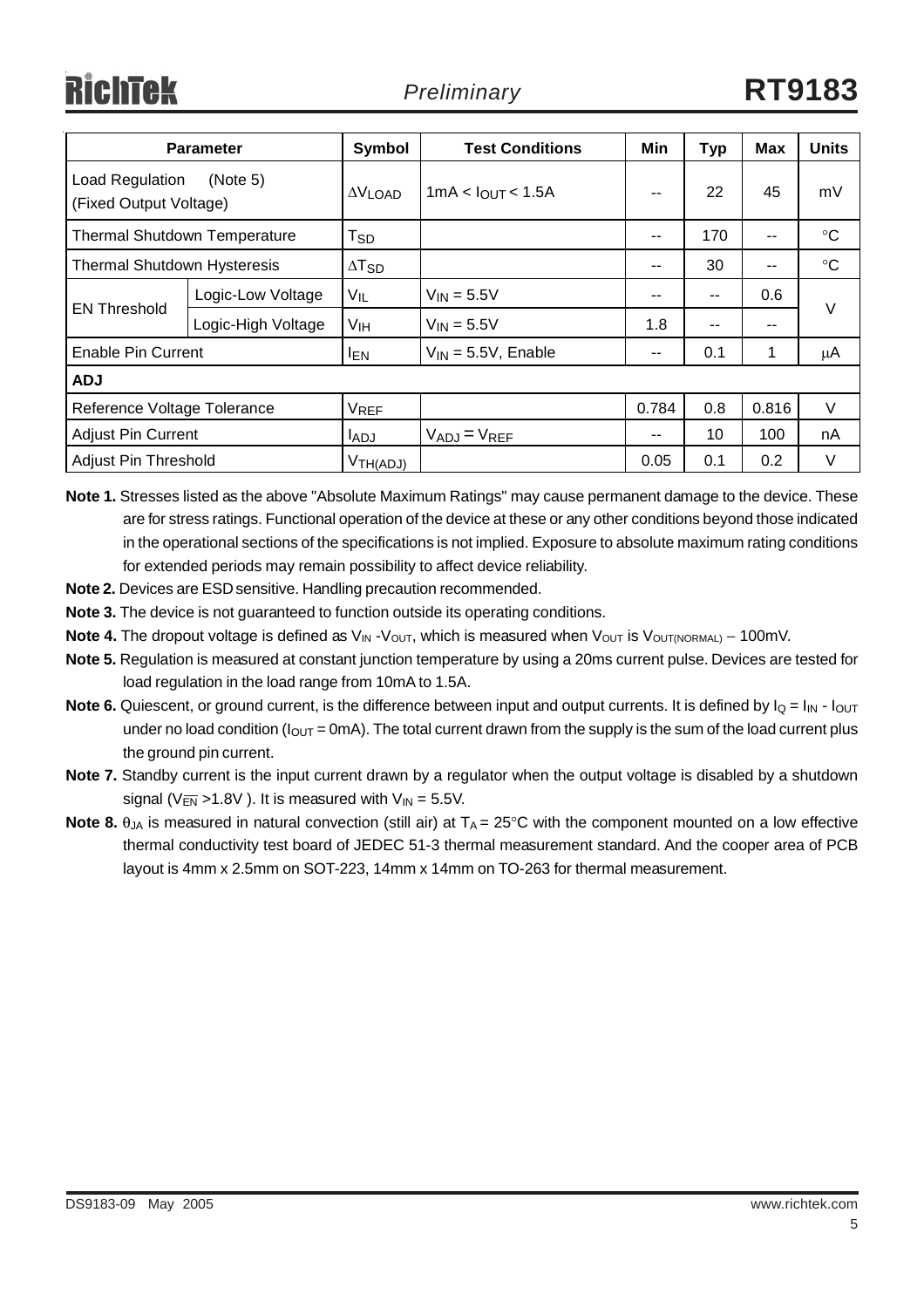## **Typical Operating Characteristics**











**Quiescent Current vs. Temperature**



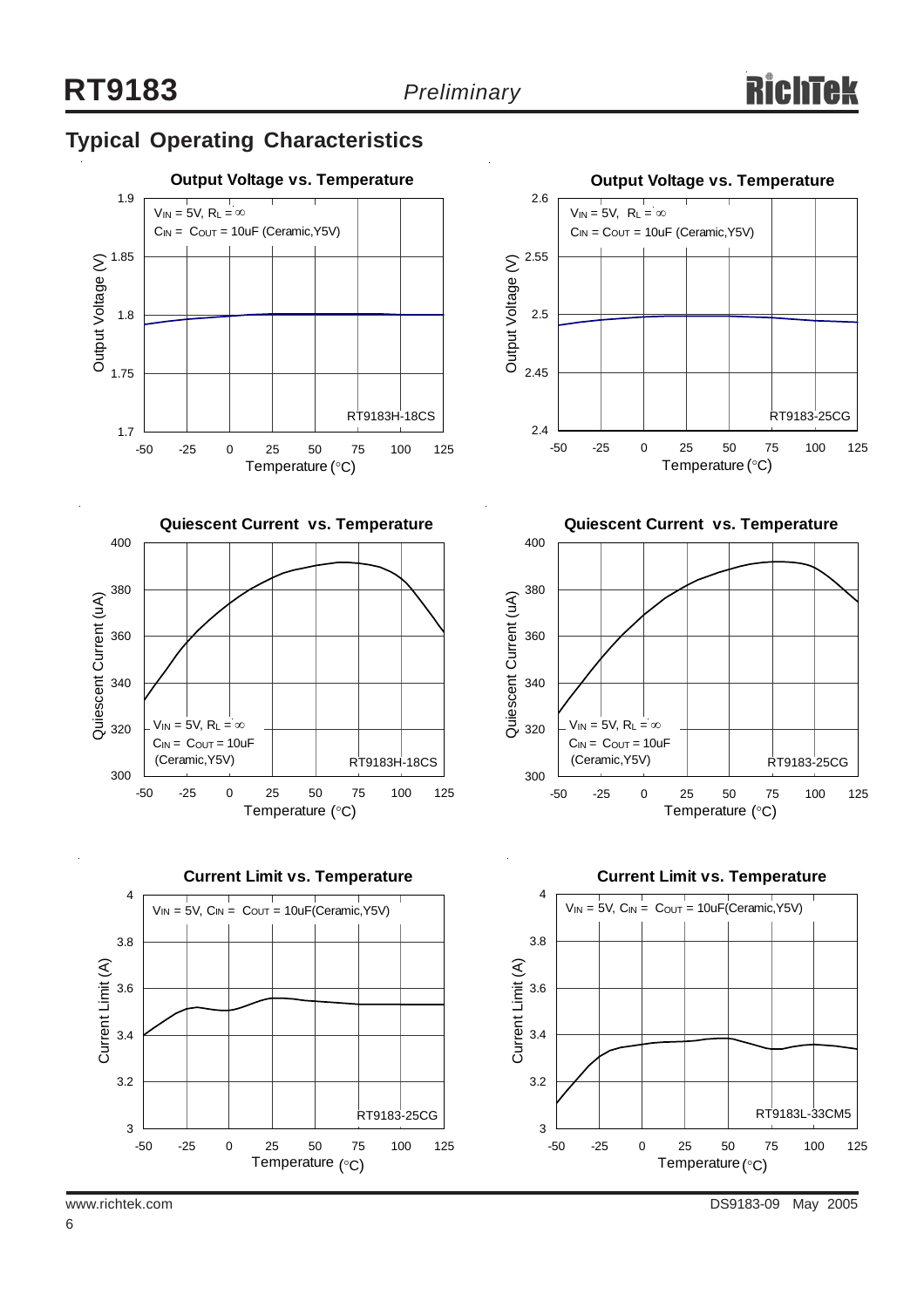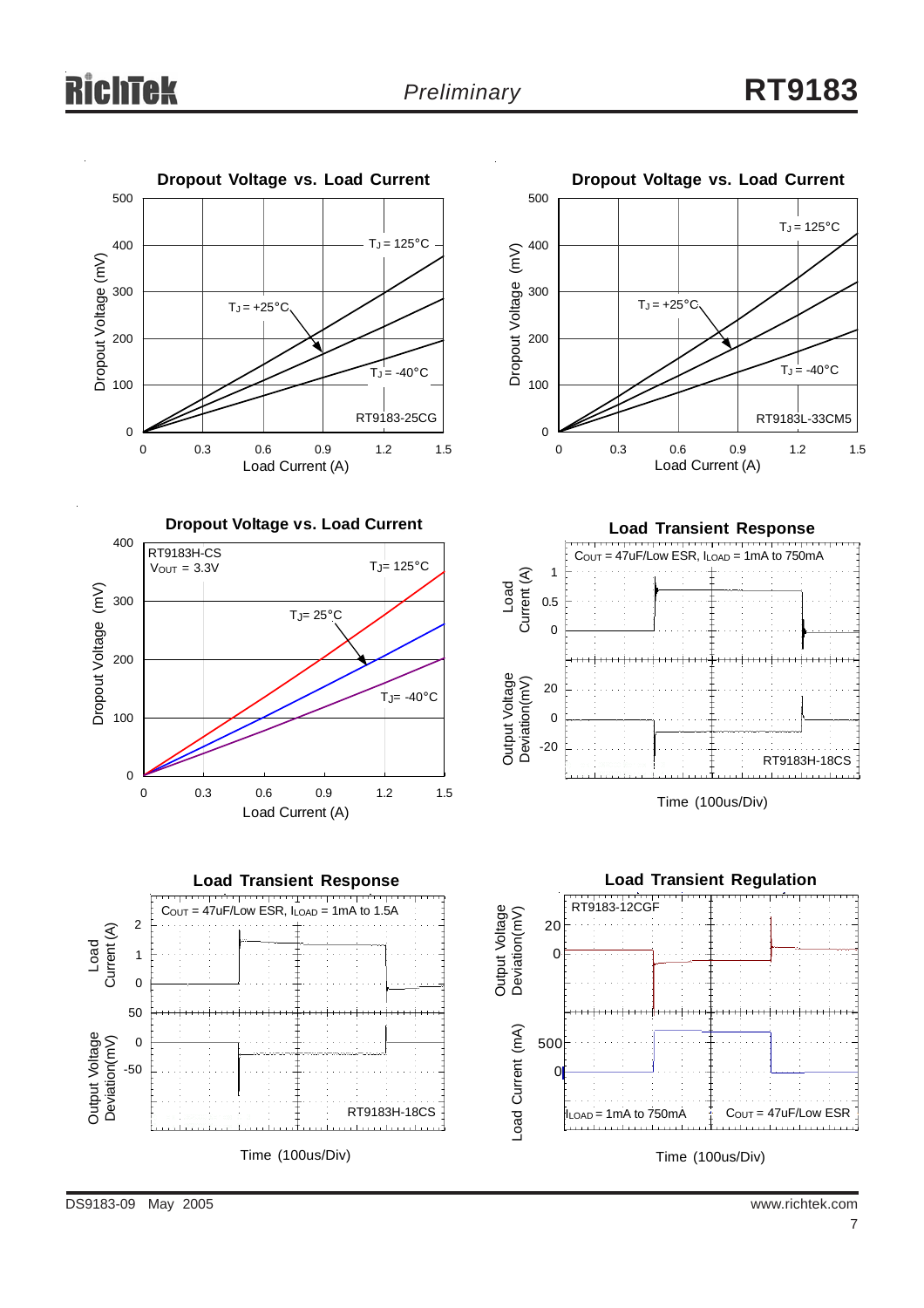

Time (100us/Div)









**EN Pin Shutdown Response** RT9183H-18CS  $C_{IN} = C_{OUT} = 10uF$  (Ceramic, Y5V)  $I_{LOAD} = 100$ mA,  $V_{IN} = 5V$ ,  $T_A = 25$ °C EN<br>Voltage (V) Voltage (V) Output<br>Voltage (V) Voltage (V)  $\overline{0}$  2 1 0 5

Time (500us/Div)

8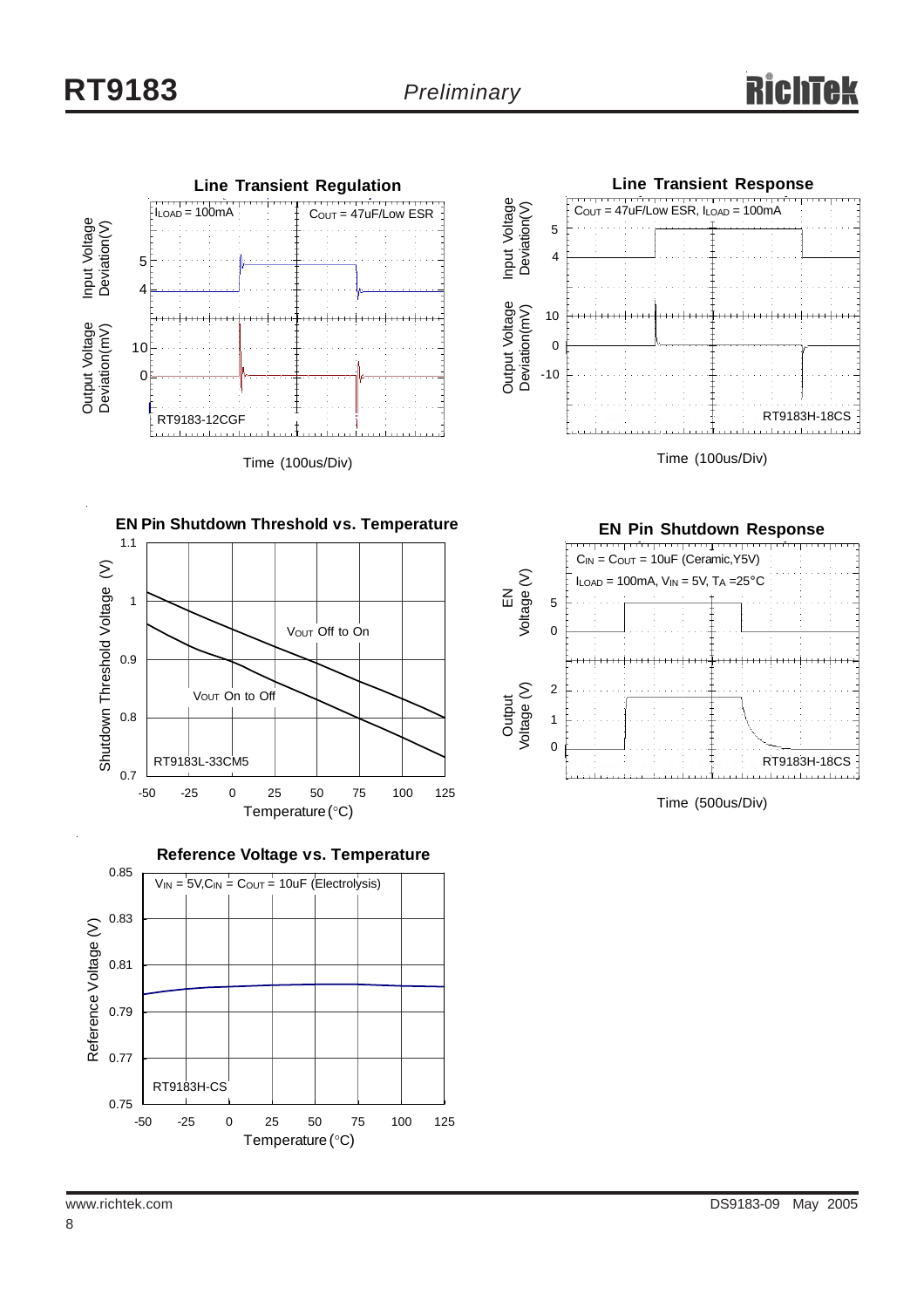# RichTek

## **Application Information**

Like any low-dropout regulator, the RT9183 series requires input and output decoupling capacitors. These capacitors must be correctly selected for good performance (see Capacitor Characteristics Section). Please note that linear regulators with a low dropout voltage have high internal loop gains which require care in guarding against oscillation caused by insufficient decoupling capacitance.

#### **Input Capacitor**

An input capacitance of  $\approx 10 \mu$ F is required between the device input pin and ground directly (the amount of the capacitance may be increased without limit). The input capacitor *MUST* be located less than 1 cm from the device to assure input stability (see PCB Layout Section). A lower ESR capacitor allows the use of less capacitance, while higher ESR type (like aluminum electrolytic) require more capacitance.

Capacitor types (aluminum, ceramic and tantalum) can be mixed in parallel, but the total equivalent input capacitance/ ESR must be defined as above to stable operation.

There are no requirements for the ESR on the input capacitor, but tolerance and temperature coefficient must be considered when selecting the capacitor to ensure the capacitance will be≅10μF over the entire operating temperature range.

### **Output Capacitor**

The RT9183 is designed specifically to work with very small ceramic output capacitors. The recommended minimum capacitance (temperature characteristics X7R or X5R) are 10μF to 47μF range with 10m $\Omega$  to 25m $\Omega$  range ceramic capacitors between each LDO output and GND for transient stability, but it may be increased without limit. Higher capacitance values help to improve transient.

The output capacitor's ESR is critical because it forms a zero to provide phase lead which is required for loop stability.

#### **No Load Stability**

The device will remain stable and in regulation with no external load. This is specially important in CMOS RAM keep-alive applications.

#### **Input-Output (Dropout) Voltage**

A regulator's minimum input-to-output voltage differential (dropout voltage) determines the lowest usable supply voltage. In battery-powered systems, this determines the useful end-of-life battery voltage. Because the device uses a PMOS, its dropout voltage is a function of drain-to-source on-resistance,  $R_{DS(ON)}$ , multiplied by the load current:

 $V_{\text{DROPOUT}} = V_{\text{IN}} - V_{\text{OUT}} = R_{\text{DS(ON)}} \times I_{\text{OUT}}$ 

### **Current Limit**

The RT9183 monitors and controls the PMOS' gate voltage, minimum limiting the output current to 2A . The output can be shorted to ground for an indefinite period of time without damaging the part.

#### **Short-Circuit Protection**

The device is short circuit protected and in the event of a peak over-current condition, the short-circuit control loop will rapidly drive the output PMOS pass element off. Once the power pass element shuts down, the control loop will rapidly cycle the output on and off until the average power dissipation causes the thermal shutdown circuit to respond to servo the on/off cycling to a lower frequency. Please refer to the section on thermal information for power dissipation calculations.

#### **Capaacitor Characteristics**

It is important to note that capacitance tolerance and variation with temperature must be taken into consideration when selecting a capacitor so that the minimum required amount of capacitance is provided over the full operating temperature range. In general, a good tantalum capacitor will show very little capacitance variation with temperature, but a ceramic may not be as good (depending on dielectric type). Aluminum electrolytics also typically have large temperature variation of capacitance value.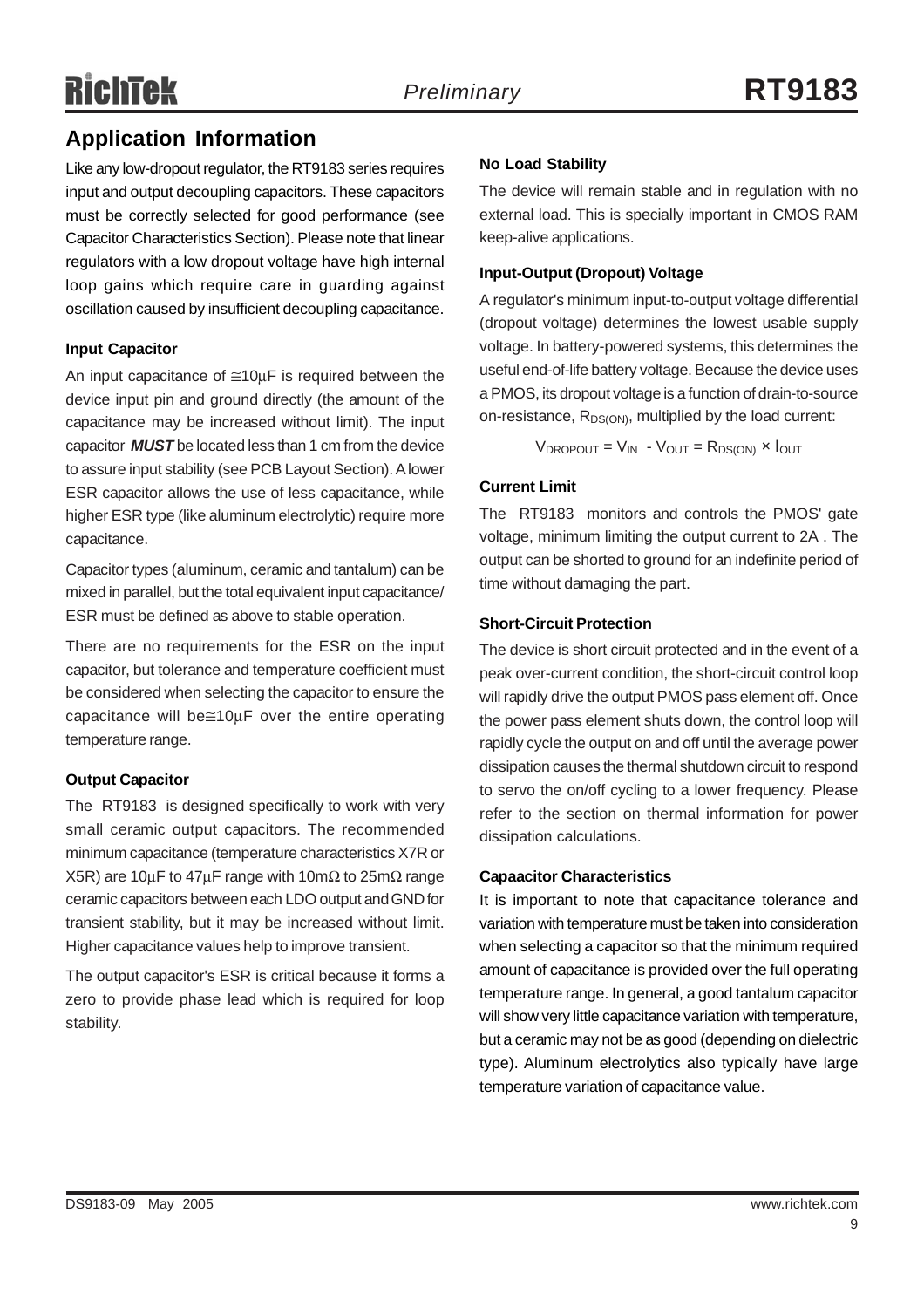## **RT9183** *Preliminary*

Equally important to consider is a capacitor's ESR change with temperature: this is not an issue with ceramics, as their ESR is extremely low. However, it is very important in tantalum and aluminum electrolytic capacitors. Both show increasing ESR at colder temperatures, but the increase in aluminum electrolytic capacitors is so severe they may not be feasible for some applications.

#### **Ceramic:**

For values of capacitance in the 10μF to 100μF range, ceramics are usually larger and more costly than tantalums but give superior AC performance for by-passing high frequency noise because of very low ESR (typically less than 10mΩ). However, some dielectric types do not have good capacitance characteristics as a function of voltage and temperature.

Z5U and Y5V dielectric ceramics have capacitance that drops severely with applied voltage. A typical Z5U or Y5V capacitor can lose 60% of its rated capacitance with half of the rated voltage applied to it. The Z5U and Y5V also exhibit a severe temperature effect, losing more than 50% of nominal capacitance at high and low limits of the temperature range.

X7R and X5R dielectric ceramic capacitors are strongly recommended if ceramics are used, as they typically maintain a capacitance range within  $\pm$  20% of nominal over full operating ratings of temperature and voltage. Of course, they are typically larger and more costly than Z5U/ Y5U types for a given voltage and capacitance.

#### **Tantalum:**

Solid tantalum capacitors are recommended for use on the output because their typical ESR is very close to the ideal value required for loop compensation. They also work well as input capacitors if selected to meet the ESR requirements previously listed.

Tantalums also have good temperature stability: a good quality tantalum will typically show a capacitance value that varies less than 10~15% across the full temperature range of 125°C to -40°C. ESR will vary only about 2X going from the high to low temperature limits.

The increasing ESR at lower temperatures can cause oscillations when marginal quality capacitors are used (if the ESR of the capacitor is near the upper limit of the stability range at room temperature).

#### **Aluminum:**

This capacitor type offers the most capacitance for the money. The disadvantages are that they are larger in physical size, not widely available in surface mount, and have poor AC performance (especially at higher frequencies) due to higher ESR and ESL.

Compared by size, the ESR of an aluminum electrolytic is higher than either Tantalum or ceramic, and it also varies greatly with temperature. A typical aluminum electrolytic can exhibit an ESR increase of as much as 50X when going from 25°C down to -40°C.

It should also be noted that many aluminum electrolytics only specify impedance at a frequency of 120Hz, which indicates they have poor high frequency performance. Only aluminum electrolytics that have an impedance specified at a higher frequency (between 20kHz and 100kHz) should be used for the device. Derating must be applied to the manufacturer's ESR specification, since it is typically only valid at room temperature.

Any applications using aluminum electrolytics should be thoroughly tested at the lowest ambient operating temperature where ESR is maximum.

#### **Thermal Considerations**

Thermal protection limits power dissipation in RT9183. When the operation junction temperature exceeds 170°C, the OTP circuit starts the thermal shutdown function and turns the pass element off. The pass element turns on again after the junction temperature cools by 30°C.

For continuous operation, do not exceed absolute maximum operation junction temperature 125°C. The power dissipation definition in device is:

 $P_D = (V_{IN} - V_{OUT}) \times I_{OUT} + V_{IN} \times I_{Q}$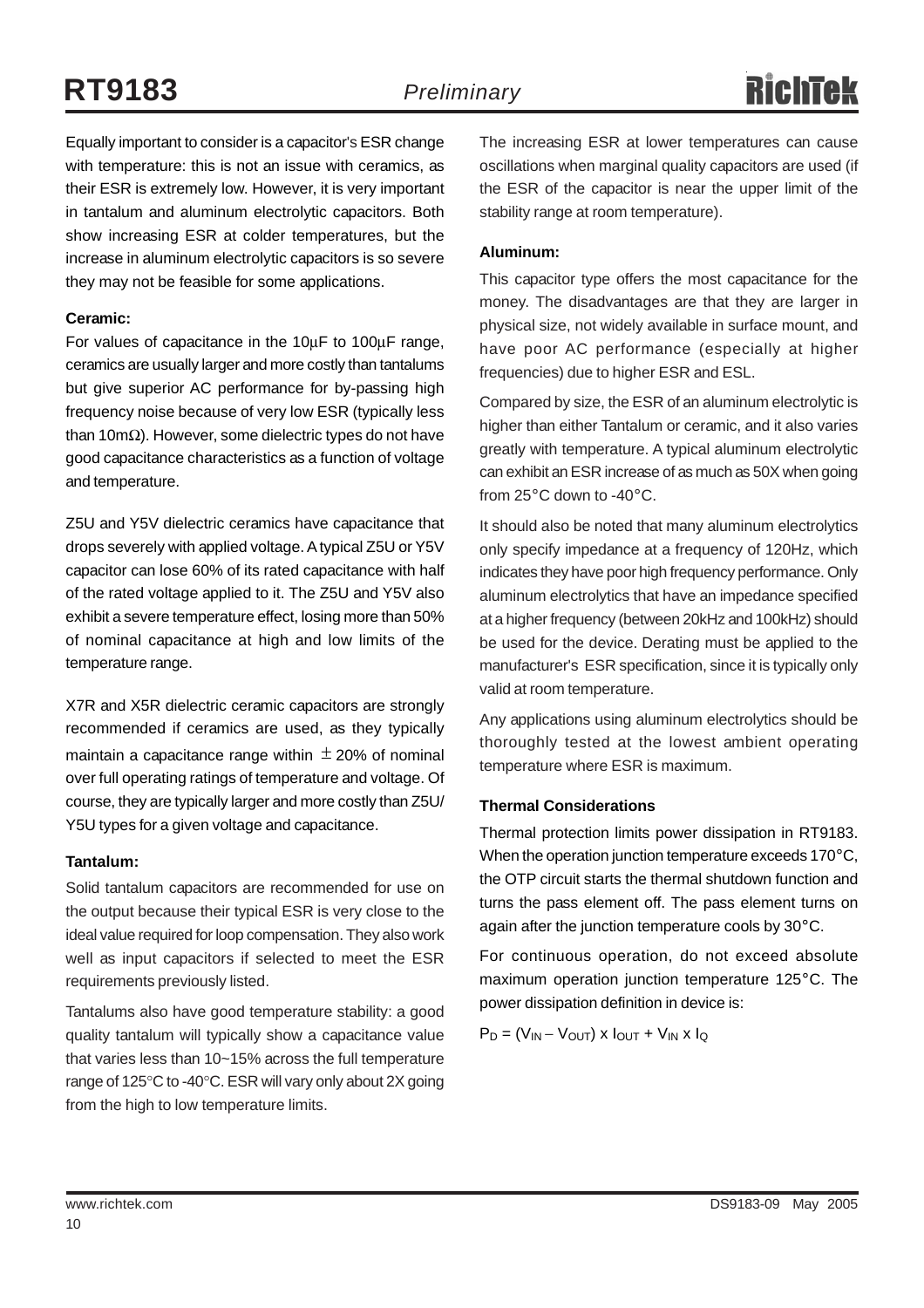The maximum power dissipation depends on the thermal resistance of IC package, PCB layout, the rate of surroundings airflow and temperature difference between junction to ambient. The maximum power dissipation can be calculated by following formula:

#### $P_{D(MAX)} = (T_{J(MAX)} - T_A) / \theta_{JA}$

Where  $T_{J(MAX)}$  is the maximum operation junction temperature 125 $^{\circ}$ C, T<sub>A</sub> is the ambient temperature and the  $\theta_{JA}$  is the junction to ambient thermal resistance.

For recommended operating conditions specification of RT9183, where  $T_{J(MAX)}$  is the maximum junction temperature of the die (125 $^{\circ}$ C) and T<sub>A</sub> is the maximum ambient temperature. The junction to ambient thermal resistance ( $\theta_{JA}$  is layout dependent) for SOT-223 package is 115°C/W, SOT-223 package (F-Type) is 135°C/W, SOP-8 package is 125°C/W, and TO-263 package is 45°C/W on standard JEDEC 51-3 thermal test board.

The maximum power dissipation depends on operating ambient temperature for fixed  $T_{J(MAX)}$  and thermal resistance  $\theta$ <sub>JA</sub>. For RT9183 packages, the Figure 4 of derating curves allows the designer to see the effect of rising ambient temperature on the maximum power allowed.

#### **PCB Layout**



Figure 4

Good board layout practices must be used or instability can be induced because of ground loops and voltage drops. The input and output capacitors *MUST* be directly connected to the input, output, and ground pins of the device using traces which have no other currents flowing through them.

The best way to do this is to layout  $C_{IN}$  and  $C_{OUT}$  near the device with short traces to the  $V_{IN}$ ,  $V_{OUT}$ , and ground pins.

The regulator ground pin should be connected to the external circuit ground so that the regulator and its capacitors have a" single point ground" .

It should be noted that stability problems have been seen in applications where " vias " to an internal ground plane were used at the ground points of the device and the input and output capacitors. This was caused by varying ground potentials at these nodes resulting from current flowing through the ground plane. Using a single point ground technique for the regulator and it's capacitors fixed the problem. Since high current flows through the traces going into  $V_{IN}$  and coming from  $V_{OUT}$ , Kelvin connect the capacitor leads to these pins so there is no voltage drop in series with the input and output capacitors.

Optimum performance can only be achieved when the device is mounted on a PC board according to the diagram below:



SOP-8 Board Layout

DS9183-09 May 2005 www.richtek.com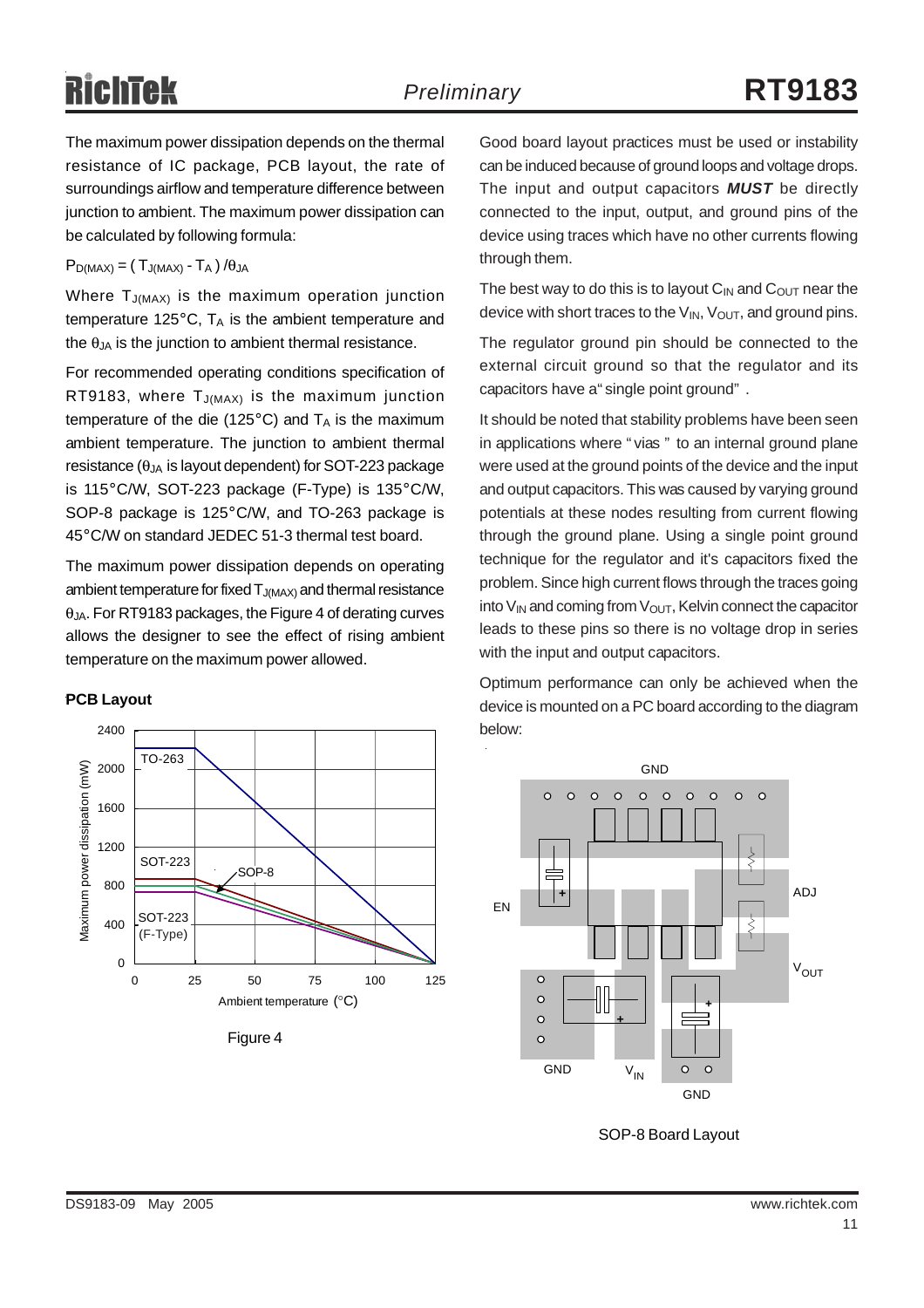#### **Adjustable Operation**

The adjustable version of the RT9183 has an output voltage range of 0.8V to 4.5V. The output voltage is set by the ratio of two external resistors as shown in Figure 2. The value of R2 should be less than 80k to maintain regulation.

In critical applications, small voltage drop is caused by the resistance  $(R<sub>T</sub>)$  of PC traces between the ground pin of the device and the return pin of R2 (See Figure 5 shown on next page). Note that the voltage drop across the external PC trace will add to the output voltage of the device.

Optimum regulation will be obtained at the point where the return pin of R2 is connected to the ground pin of the device directly.



Figure 5. Return Pin of External Resistor Connection

Referring to Figure 3 the fixed voltage versions for both SOP-8 and TO-263-5 packages, the ADJ pin is the input to the error amplifier and *MUST* be tied the ground pin of the device directly otherwise it will be in the unstable state if the pin voltage more than 0.1V with respect to the ground pin itself.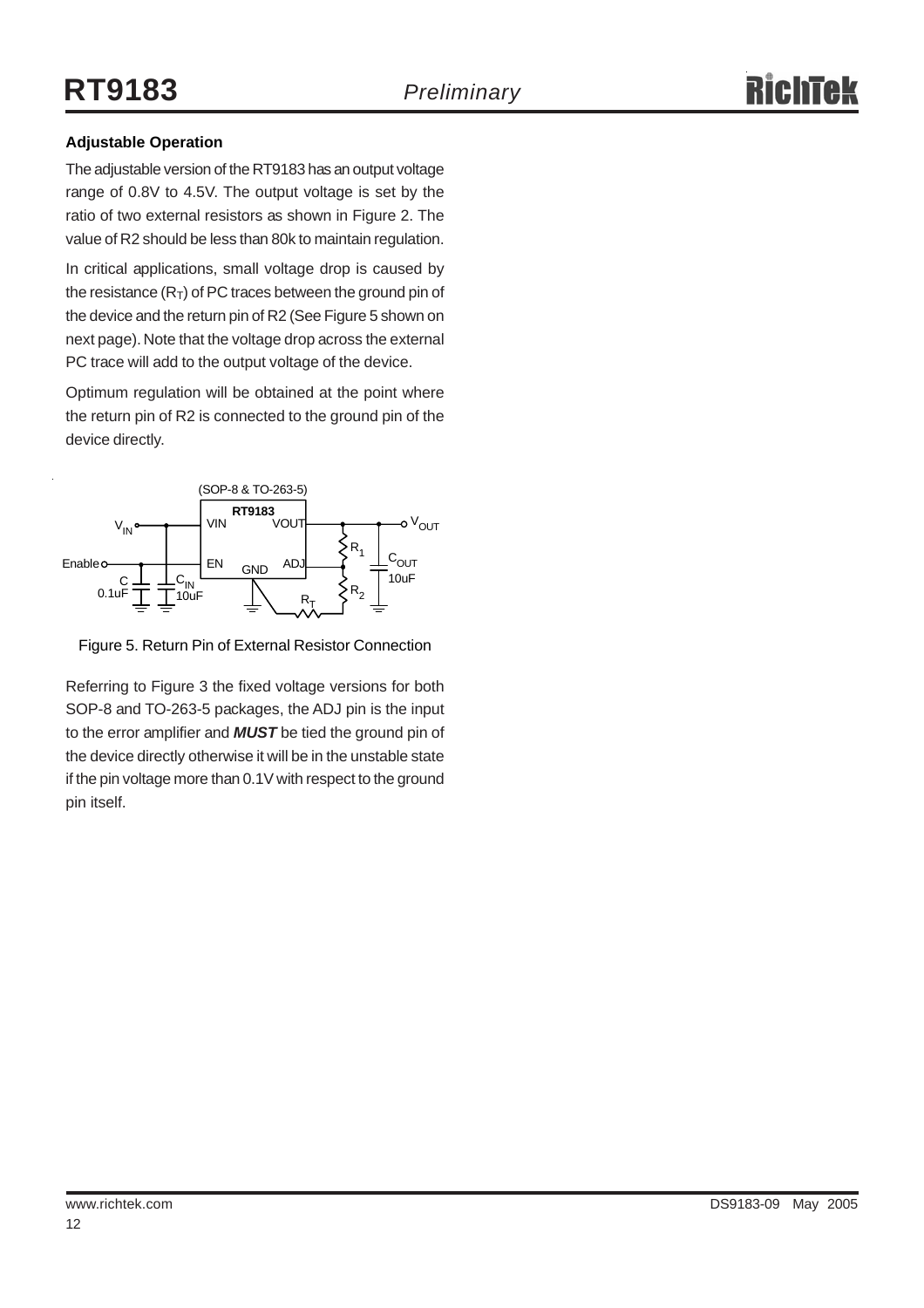## **Outline Dimension**



|        | <b>Dimensions In Millimeters</b> |       | <b>Dimensions In Inches</b> |        |  |
|--------|----------------------------------|-------|-----------------------------|--------|--|
| Symbol | Min                              | Max   | Min                         | Max    |  |
| A      | 1.450                            | 1.803 | 0.057                       | 0.071  |  |
| A1     | 0.020                            | 0.100 | 0.0008                      | 0.0047 |  |
| b      | 0.610                            | 0.787 | 0.024                       | 0.031  |  |
| B      | 3.302                            | 3.708 | 0.130                       | 0.146  |  |
| С      | 6.706                            | 7.290 | 0.264                       | 0.287  |  |
| D      | 6.299                            | 6.706 | 0.248                       | 0.264  |  |
| D1     | 2.896                            | 3.150 | 0.114                       | 0.124  |  |
| e      | 2.261                            | 2.362 | 0.089                       | 0.093  |  |
| H      | 0.229                            | 0.330 | 0.009                       | 0.013  |  |
| L      | 1.550                            | 1.950 | 0.061                       | 0.077  |  |
| L1     | 0.800                            | 1.100 | 0.009                       | 0.013  |  |

**3-Lead SOT-223 Surface Mount Package**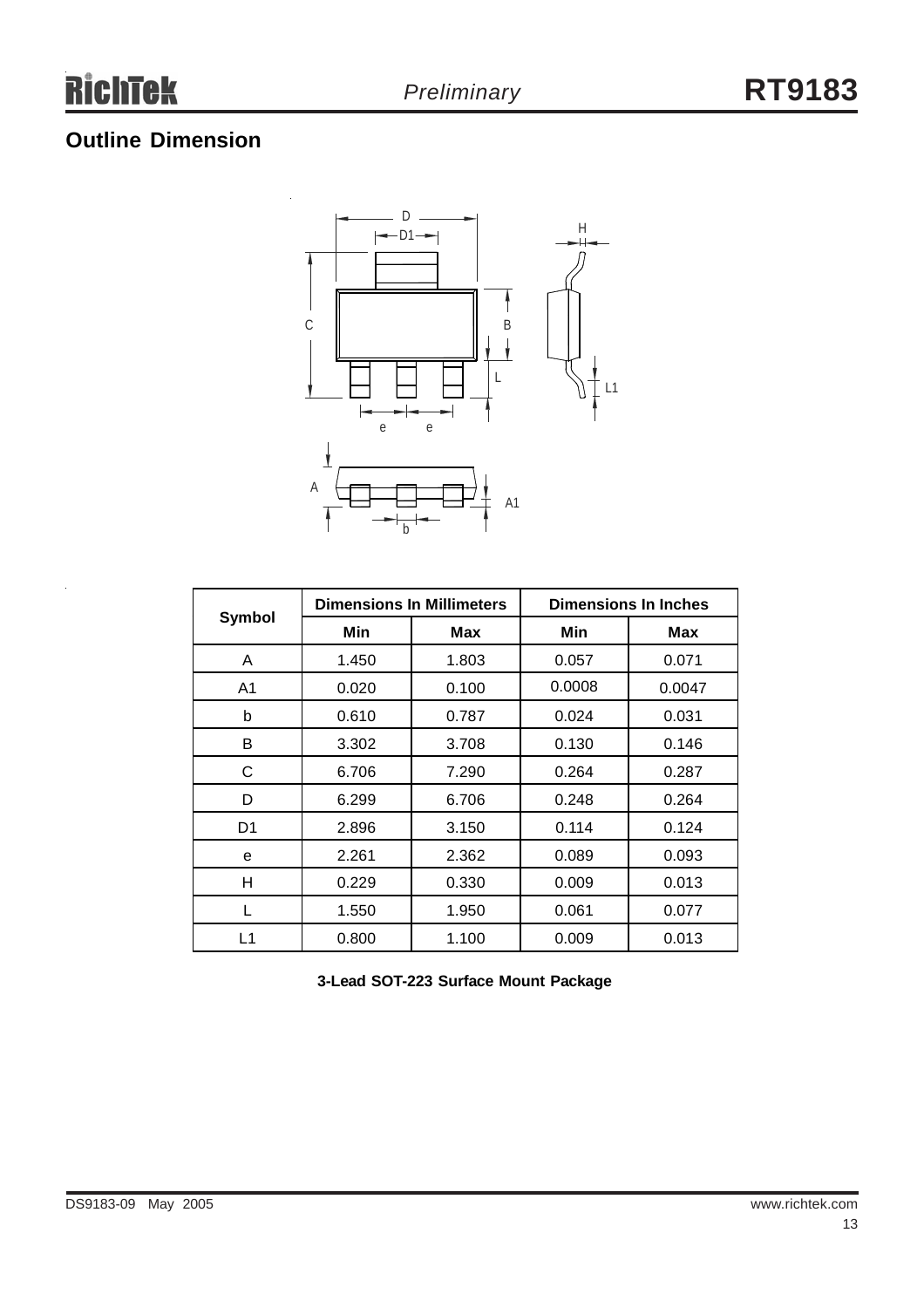

M

C  $\overline{D}$ 

I

 $\ddot{\phantom{a}}$ 

|        |       | <b>Dimensions In</b> | <b>Dimensions In Inches</b> |            |  |
|--------|-------|----------------------|-----------------------------|------------|--|
| Symbol | Min   | <b>Max</b>           | Min                         | <b>Max</b> |  |
| A      | 4.801 | 5.004                | 0.189                       | 0.197      |  |
| В      | 3.810 | 3.988                | 0.150                       | 0.157      |  |
| С      | 1.346 | 1.753                | 0.053                       | 0.069      |  |
| D      | 0.330 | 0.508                | 0.013                       | 0.020      |  |
| F      | 1.194 | 1.346                | 0.047                       | 0.053      |  |
| н      | 0.178 | 0.254                | 0.007                       | 0.010      |  |
|        | 0.102 | 0.254                | 0.004                       | 0.010      |  |
| J      | 5.791 | 6.198                | 0.228                       | 0.244      |  |
| Μ      | 0.406 | 1.270                | 0.016                       | 0.050      |  |

**8-Lead SOP Plastic Package**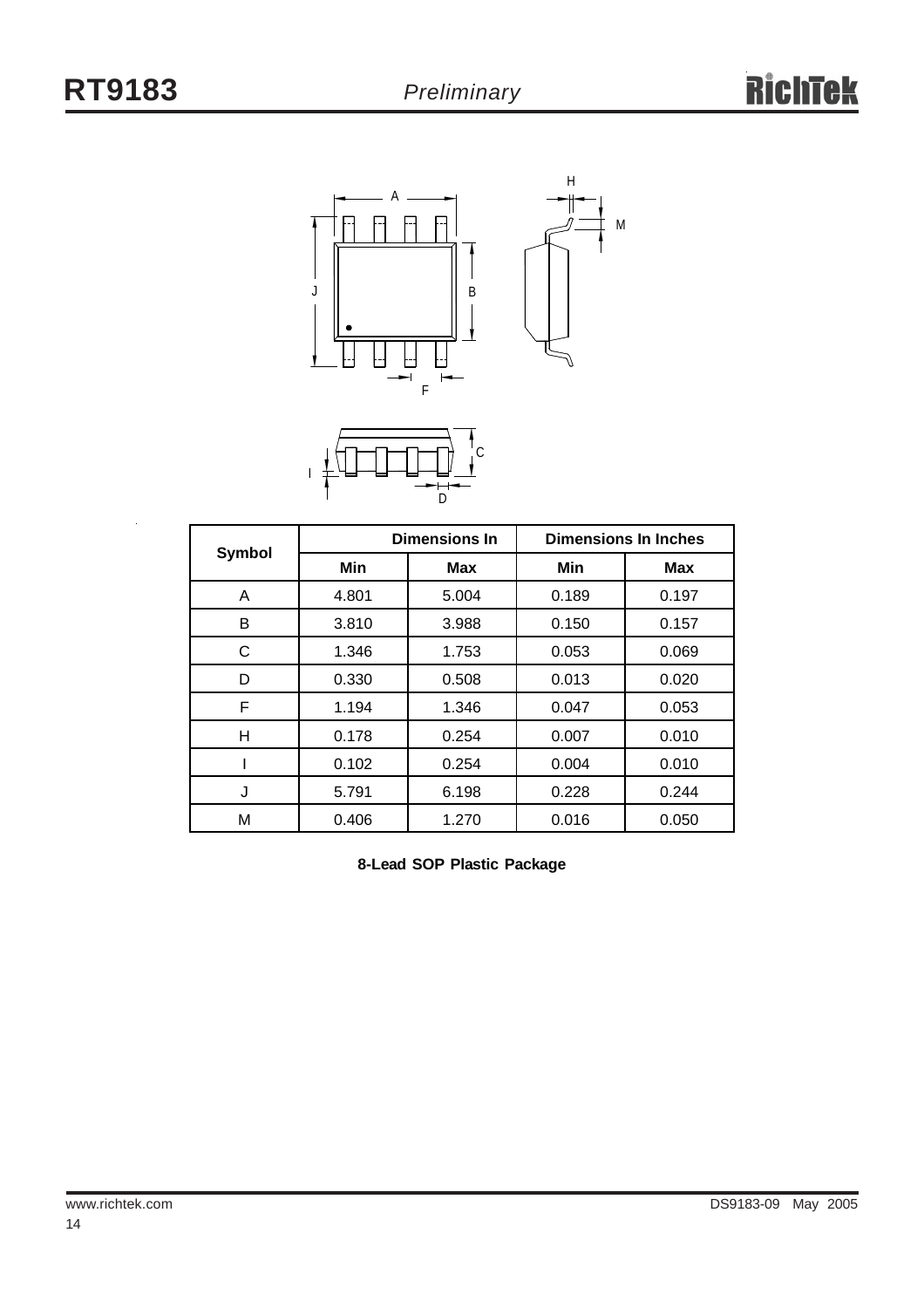

|                |            | <b>Dimensions In Millimeters</b> | <b>Dimensions In Inches</b> |            |  |
|----------------|------------|----------------------------------|-----------------------------|------------|--|
| Symbol         | Min        | Max                              | Min                         | <b>Max</b> |  |
| A              | 4.064      | 4.826                            | 0.160                       | 0.190      |  |
| B              | 1.143      | 1.676                            | 0.045                       | 0.066      |  |
| b              | 0.660      | 0.914                            | 0.026                       | 0.036      |  |
| b1             | 1.143      | 1.397                            | 0.045                       | 0.055      |  |
| b <sub>2</sub> | 0.305      | 0.584                            | 0.012                       | 0.023      |  |
| С              | 1.143      | 1.397                            | 0.045                       | 0.055      |  |
| D              | 9.652      | 10.668                           | 0.380                       | 0.420      |  |
| Е              | 8.128      | 9.652                            | 0.320                       | 0.380      |  |
| e              | 2.286      | 2.794                            | 0.090                       | 0.110      |  |
| L1             | 14.605     | 15.875                           | 0.575                       | 0.625      |  |
| L2             | 2.286      | 2.794                            | 0.090                       | 0.110      |  |
| U              | 6.223 Ref. |                                  | 0.245 Ref.                  |            |  |
| V              | 7.620 Ref. |                                  | 0.300 Ref.                  |            |  |

**3-Lead TO- 263 Surface Mount**